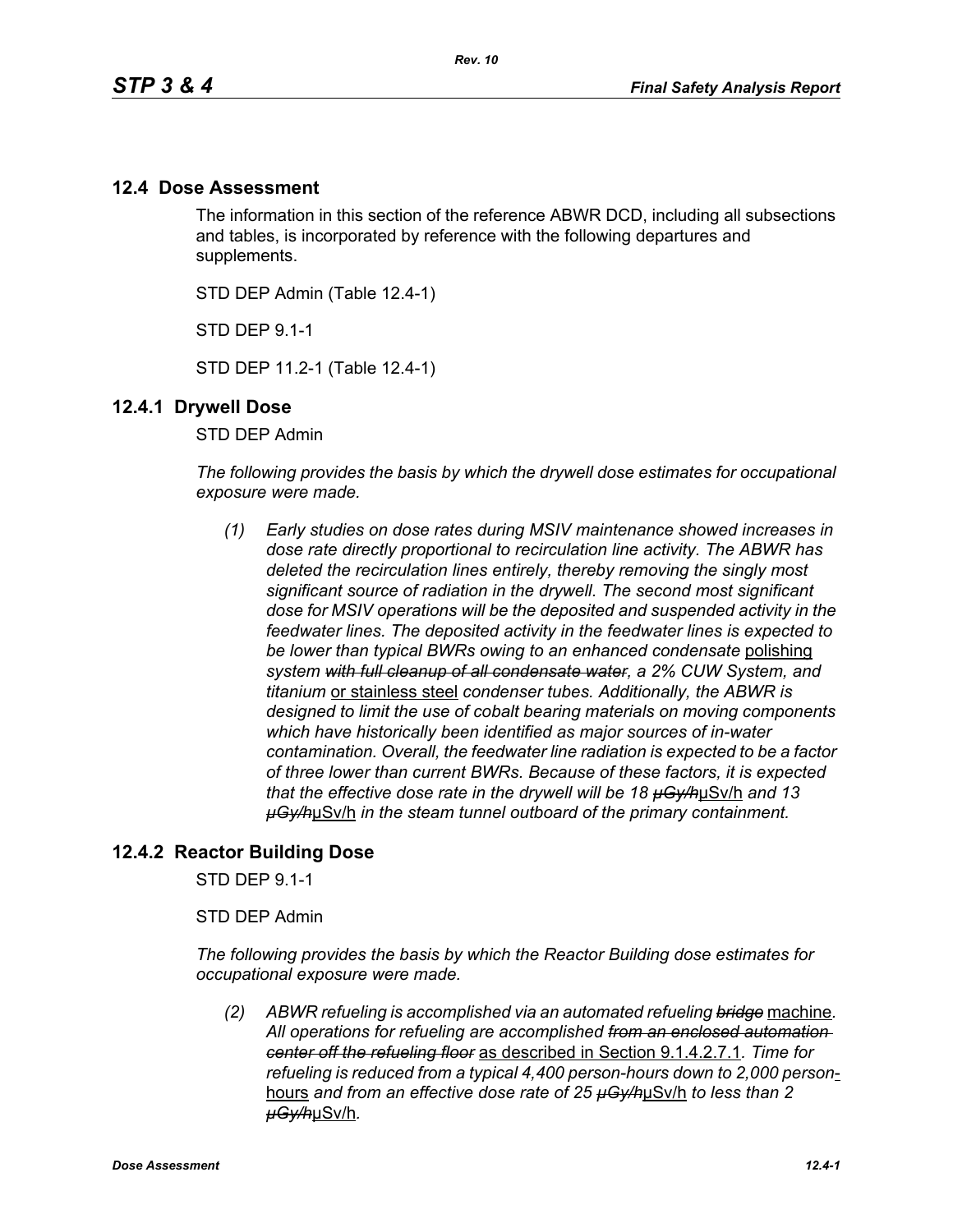The following supplement addresses operator doses based on spent fuel movement operations. Refer to supplemental information provided in Tables 12.2-5a and 12.2-5b for Spent Fuel Storage, and Appendix 12B.

The dose rate from the highest activity irradiated fuel bundle elevated to the maximum up-position in the spent fuel pool (SFP) with water coverage of 8.5 ft (2.6 m) from the top of the fuel assembly active fuel was calculated. The dose rate at the refueling machine trolley platform 8.8 ft (2.7 m) above the refueling floor is approximately 1.2 mrem/hr (12 µSv/hr). This dose rate of 1.2 mrem/hr (12 µSv/hr) is conservative because of the additional 1 ft (0.3 m) of air space between the water surface and refueling floor, and the attenuation through the refueling machine lower structure and platform. Additionally, it is below the criteria of 2.5 mrem/hr from an irradiated fuel unit, control component, or both, as required by ANSI/ANS-57.1-1992. Note that this value does not include dose from radionuclides contained in Spent Fuel Pool water, which is expected to be no greater than 0.7 mrem/hr at approximately 1.2 meters above the refueling floor, based on data from currently operating plants utilizing the ABWR spent fuel pool design. This value takes no credit for attenuation through refueling machine construction material or the additional distance to the refueling machine trolley platform, which adds additional conservatism.

# **12.4.3 Radwaste Building Dose**

STD DEP 11.2-1

This subsection is replaced in its entirety with the following.

Radwaste Building work consists of water processing, pump and valve maintenance, shipment handling, radwaste management, and general cleanup activity. Radwaste building doses result from routine surveillance, testing, and maintenance of the solid and liquid waste treatment equipment. The liquid treatment system collects liquid wastes from equipment drains, floor drains, filter backwashes, and other sources within the facility. The solid treatment system processes resins, backwash slurries, and sludge from the phase separator. It also processes dry active waste from the plant. Some examples of radwaste activities include resin dewatering, movement of casks and liners, filter handling, resin movement, and installation and removal of mobile radwaste processing skids. Both waste treatment systems are based on current mobile radwaste processing technology and avoid complex permanently installed components. All radwaste tankage and support systems are permanently installed. More of the radwaste operations involve remote handling than in a typical BWR. This more flexible radwaste system and building design, simpler operation, and improved maintenance procedures result in a reduction in the number of total hours in the Radwaste Building radiation areas. The results of an industry assessment indicate that there was a substantial reduction in radiation dose (one plant experienced a factor of eight reduction in radiation dose) relative to the doses specified in the reference DCD. Based on this experience, it is estimated that the departures involving the Liquid Waste Management System (LMWS) will result in a reduction of the Radwaste Building annual radiation dose by a factor of approximately four (Reference 12.4-5). The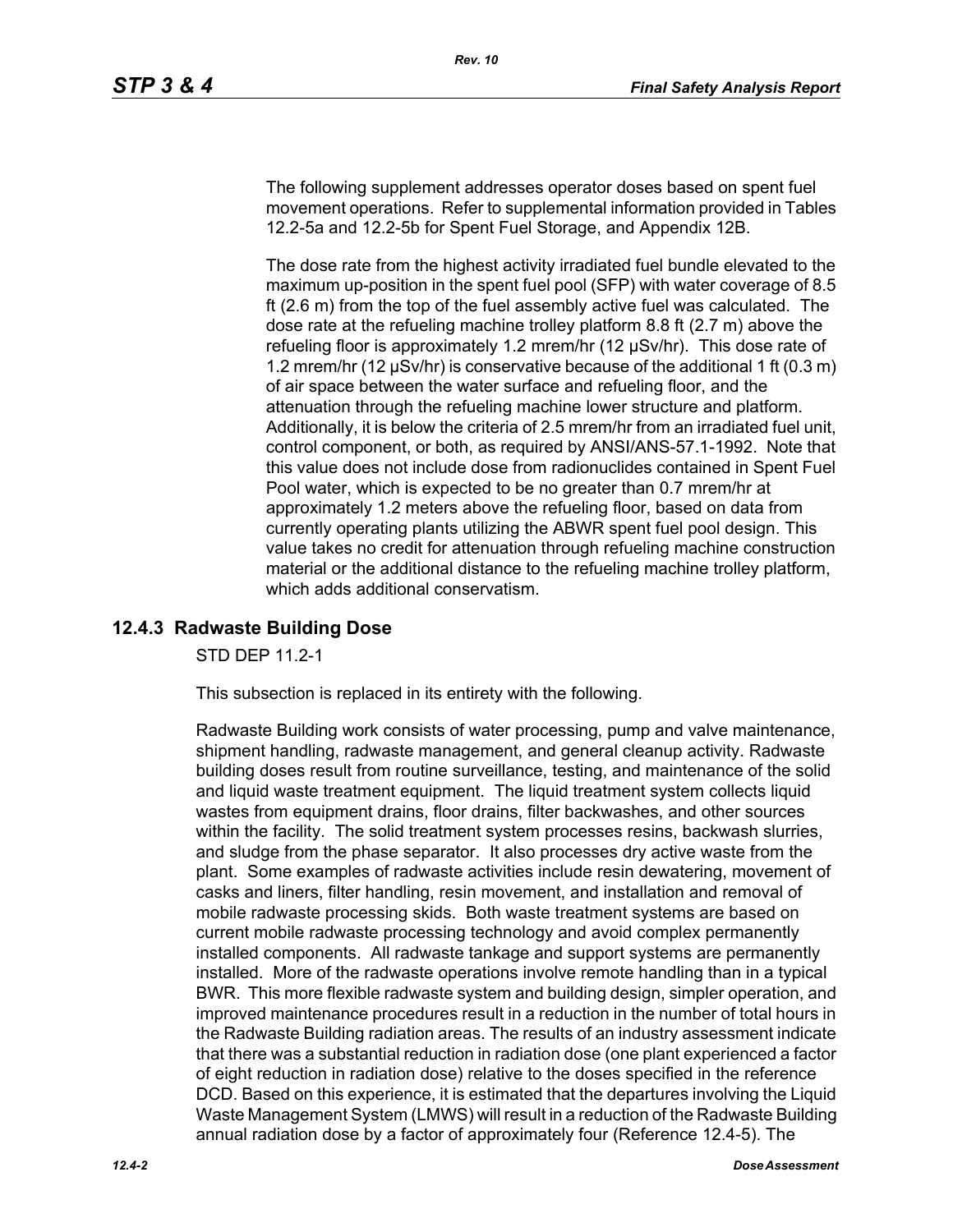average radiation dose rate to workers is assumed to be the same as specified in the reference DCD and the number of hours in the Radwaste Building radiation areas is changed from 4200 hours per year to 1000 hours per year. This results in a radiation dose associated with the Radwaste Building of 25 person-mSv/year (approximately a factor of four reduction), a total of 54,040 hours per year in radiation areas, and a total radiation exposure of 909 person-mSv/year. This is presented in Table 12.4-1.

## **12.4.5 Work at Power**

#### STD DEP Admin

*Work at power typically requires 5,000 hours per year at an effective dose rate of 66 µGy/h*µSv/h *for the BWR. This category covers literally all aspects of plant maintenance performed during normal operations from health physics coverage to surveillance, to minor equipment adjustment, and minor equipment repair. Overall, the ABWR has been designed to use more automatic and remote equipment. It is expected that items of routine monitoring will be performed by camera or additional instrumentation. Most equipment in the ABWR is palatalized, which permits quick and easy replacement and removal for decontamination and repair. Therefore, a reduction in actual hours needed at power is estimated at 1,000 hours less than the typical value. In the area of effective dose rate, the ABWR is expected to have significantly lower general radiation levels over current plants, owing to more stringent water chemistry*  controls, a full flow condensate flow system, a 2% cleanup water program, titanium or stainless steel *condenser tubes, Fe feedwater control, and low cobalt usage. In addition, the ABWR has in the basic design, compartmentalized all major pieces of equipment so that any piece of equipment can be maintained or removed for maintenance without affecting normal plant operations. This design concept thereby reduces radiation exposure to personnel maintaining or testing one piece of equipment from both shine and airborne contamination from other equipment. Finally, the ABWR has incorporated in the basic design the use of hydrogen water chemistry (HWC) and the additional shielding necessary to protect from the factor of six increase in N-16 shine produced through the steamlines into the Turbine Building. For normally occupied areas, sufficient shielding is provided to protect from N-16 shine. In areas which may be occupied temporarily for specific maintenance or surveillance tasks and where additional shielding is not appropriate (for the surveillance function) or deemed reasonable, the HWC injection can be stopped causing the N-16 shine to decrease to within normal operating BWR limits within 90 seconds and thus permitting those actions needed. Overall, it is estimated that the effective dose rate for work at power will be slightly over two thirds the typical rate or 40 µGy/h*µSv/h*.*

## **12.4.6 References**

12.4-5 "Performance Evaluation of Advanced LLW Liquid Processing Technology, Boiling Water Reactor Liquid Processing" EPRI Technical Report 1003063, November, 2001.